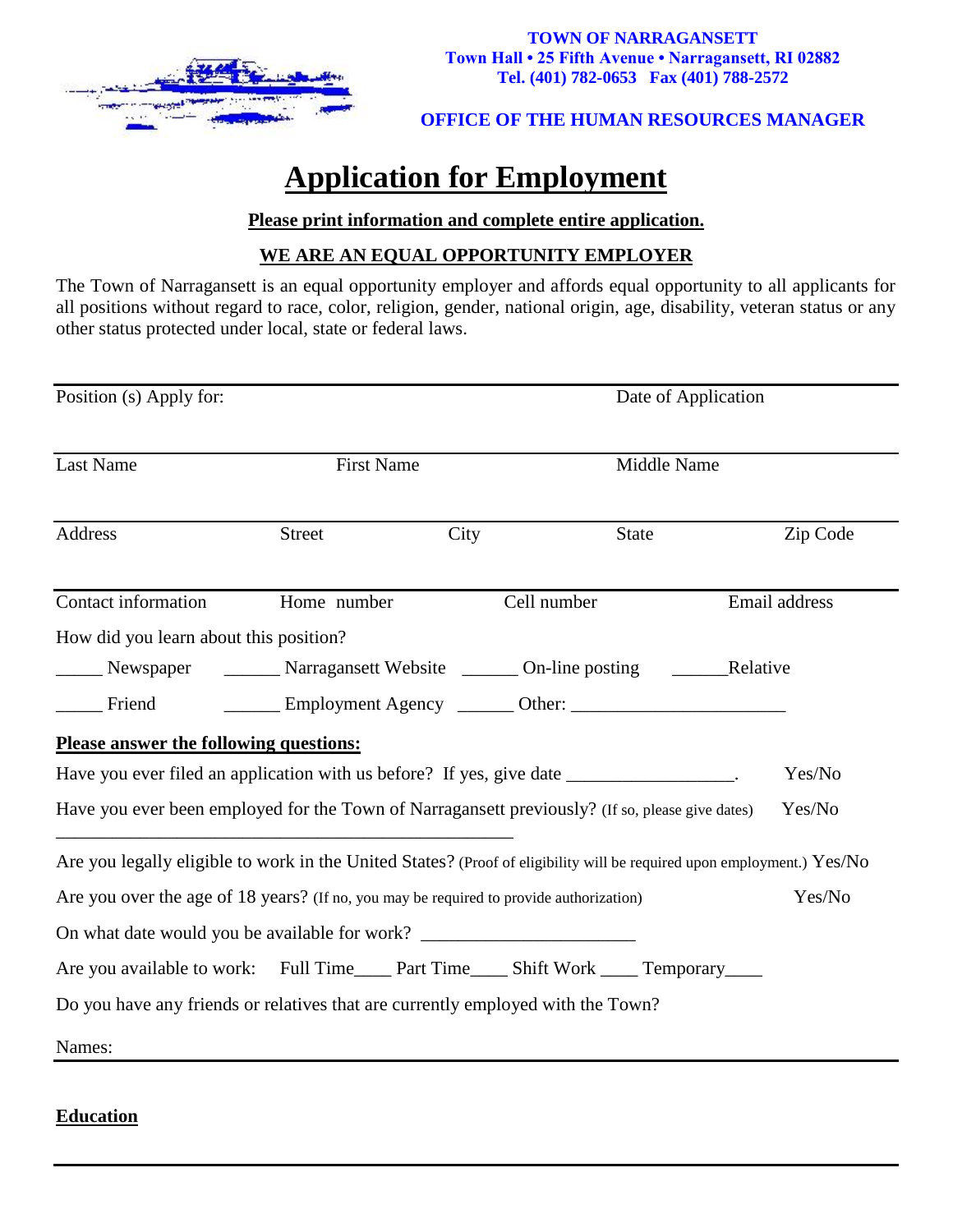| High School    | <b>Years Completed</b> |                        | <b>Graduation Date</b> |  |
|----------------|------------------------|------------------------|------------------------|--|
| Name of School | Course of Study        | <b>Years Completed</b> | <b>Graduation Date</b> |  |
| Name of School | Course of Study        | <b>Years Completed</b> | <b>Graduation Date</b> |  |

## **Employment History**

Begin with current or most recent employer. Include any job-related military service assignments and volunteer activities. Previous salaries or wages will not be used to determine compensation at the Town of Narragansett.

| Supervisor Name/Title        | Employer Tele. #(s)<br>Hourly Rate/Salary |  |
|------------------------------|-------------------------------------------|--|
| Job Title                    |                                           |  |
| Dates Employed To/From       |                                           |  |
|                              |                                           |  |
|                              |                                           |  |
| Supervisor Name/Title        | Employer Tele. #(s)                       |  |
| Job Title                    | Hourly Rate/Salary                        |  |
| Dates Employed To/From       |                                           |  |
|                              |                                           |  |
|                              |                                           |  |
| <b>Supervisor Name/Title</b> | Employer Tele. #(s)                       |  |
| Job Title                    | Hourly Rate/Salary                        |  |
|                              | Dates Employed To/From                    |  |
| Zip Code                     | Yes/No<br>Zip Code<br>Yes/No              |  |

**Please attach additional information that you would like to be considered in review of your application.**

#### **Professional References**